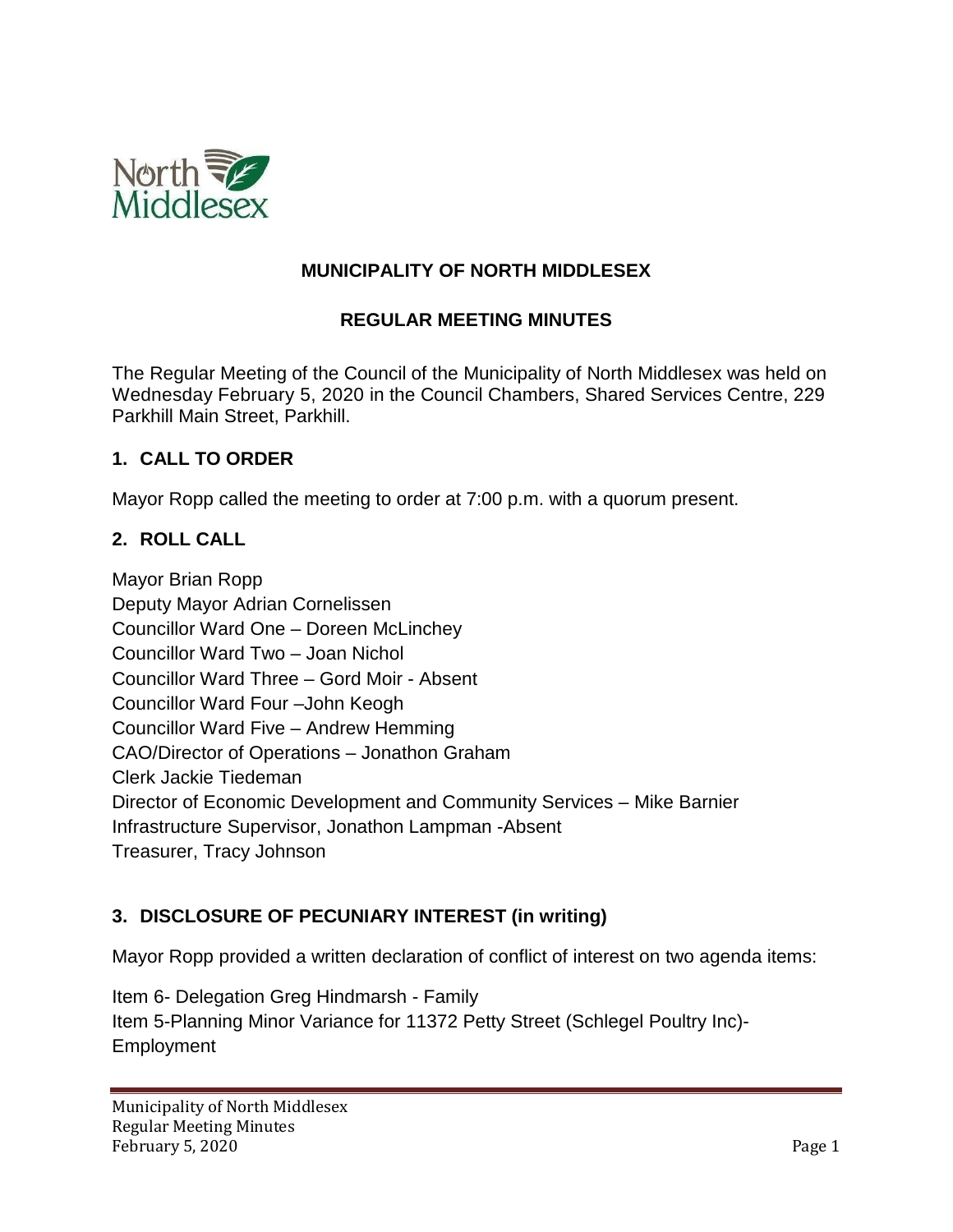### **4. MINUTES OF PREVIOUS MEETINGS**

### **MOTION #016/2020**

**MOIR/MCLINCHEY**: That the January 15, 2020 Regular Meeting Minutes approved as presented.

### CARRIED

### **5. PUBLIC MEETINGS**

### **MOTION #017/2020**

**KEOGH/MCLINCHEY**: That the Regular Meeting adjourn to Public Meeting at 7:00 p.m. to consider planning applications.

### CARRIED

The Clerk provided an introduction to the Public Meeting which disclosed the purpose of the meeting, that comments expressed and written material presented are a matter of public record available for full disclosure and that if a member of the public wished to be notified of a decision on applications being heard this evening that a written request must be submitted to the Municipality.

### 7:00 and 7:10 p.m. – Applications for OPA 12 and ZBA 4/2020 Amendments -35571- 35573 Salem Road

Description of Land:

Con 19 South Part Lot 5, RP33459 Part 4 and Con 19 Part Lot 5 RP33R9549 Parts 2 & 5 35571 & 35573 Salem Rd, Former McGillivray Twsp.

Owner: McCann Redi Mix Inc. and William & James McCann Agent: Barbara Rosser

The purpose and effect of the Application for Official Plan Amendment (No.12-2020) is to change the designation of the lands from 'Resource Extraction Area' to the 'Agricultural Area' designation in order to recognize the surrendering of the Aggregate License and the completion of the rehabilitation of the lands back to an agricultural state in accordance with Ministry of Natural Resources and Forestry requirements.

The purpose and effect of the Application for Zoning By-law Amendment is to rezone the subject lands from 'Extractive Industrial (M4) Zone' and the 'General Agricultural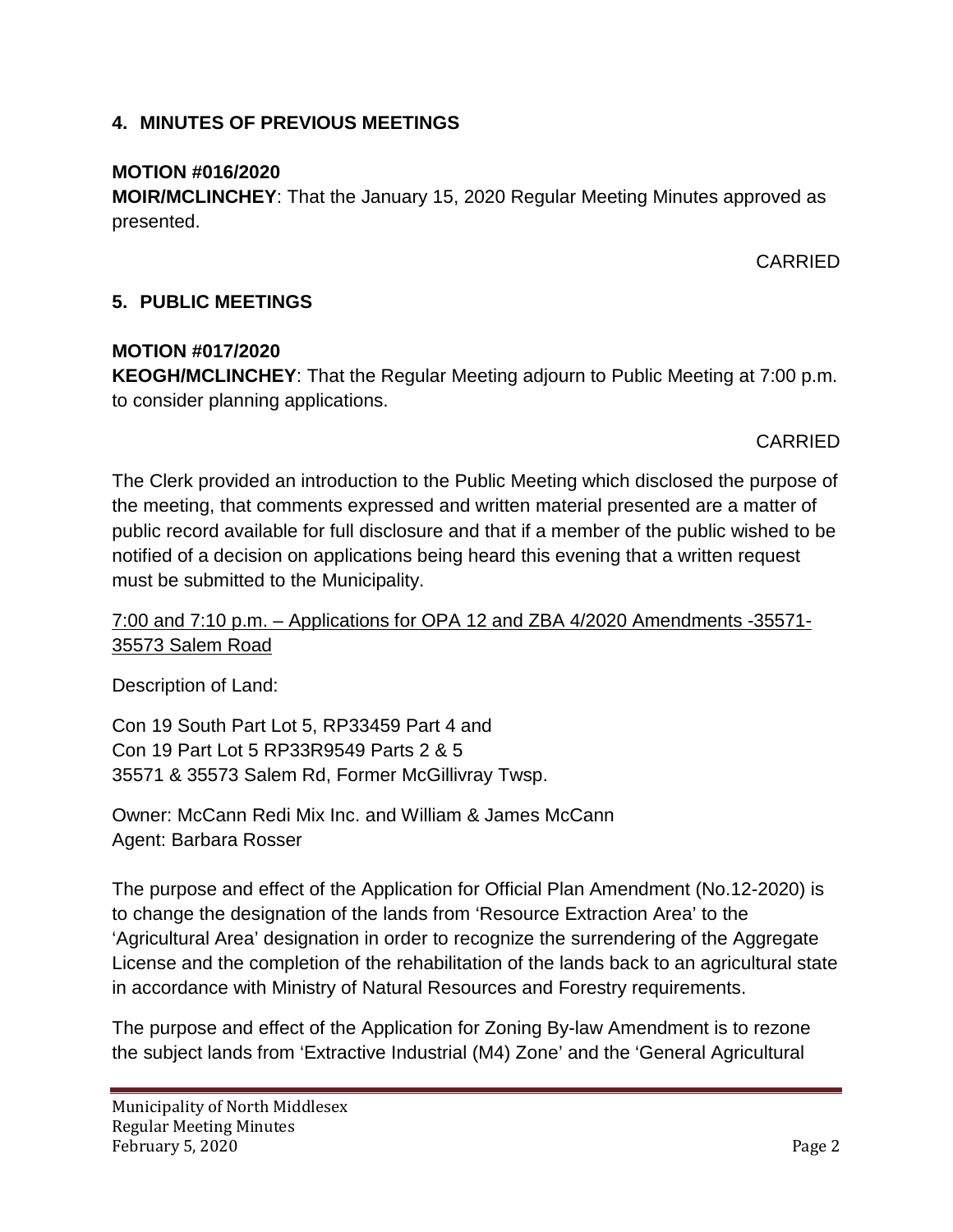(A1) Zone to the 'General Agricultural Exception 81 (A1-81) Zone' to recognize the undersized agricultural parcels of land.

Planner Stephanie Poirier reviewed her Planner Evaluation Report dated February 5, 2020.

The PPS, County of Middlesex and North Middlesex Official Plans all recognize extractive operations as a permitted use on prime agricultural land on an interim basis, so long as rehabilitation is completed to return the lands to their original state. The agent has provided documents from the MCRF recognizing the termination of the licence and completion of rehabilitation works on the subject lands. Staff are satisfied that lands have returned to their agricultural state and do not anticipate any negative adverse impacts as a result of the proposal. The OPA and ZBA will result in the subject lands becoming more compatible to the characteristics of the area, as the surrounding uses are predominately agricultural in nature. The applications will also recognize the minimum lot area deficiencies of 11 ha (27 ac) whereas the General Agricultural Zone requires a minimum lot area of 40 ha (100 ac).

# AGENCY & WRITTEN SUBMISSIONS

ABCA – no concerns with the applications No other written submissions were received

Ms. Rosser, agent for the owners, advised that her client ceased operations of the former sand pits in late 2018 for 35571 Salem Rd and early 2000 for 35573 Salem Rd and the license was surrendered to the MNRF under the Aggregate Resources Act. As part of the license termination, the property owners were required to rehabilitate the lands from sand pit to an agricultural and natural environment state as per the satisfaction of the MCRF. Additionally, consultation had also taken place with the ABCA on December 9, 2019. The basis of the amendments are to recognize the agricultural characteristics of the property and to allow for agricultural uses, such as crop production, livestock, accessory agricultural buildings, farm residence etc.

# PUBLIC COMMENTS

David McClure, abutting landowner – indicated no objection to the proposal however expressed that the Municipality should verify legal descriptions for the subject lands as well as any municipal drainage reports affecting this land for possible discrepancies that he believes exist.

After careful consideration the following motion was brought forward: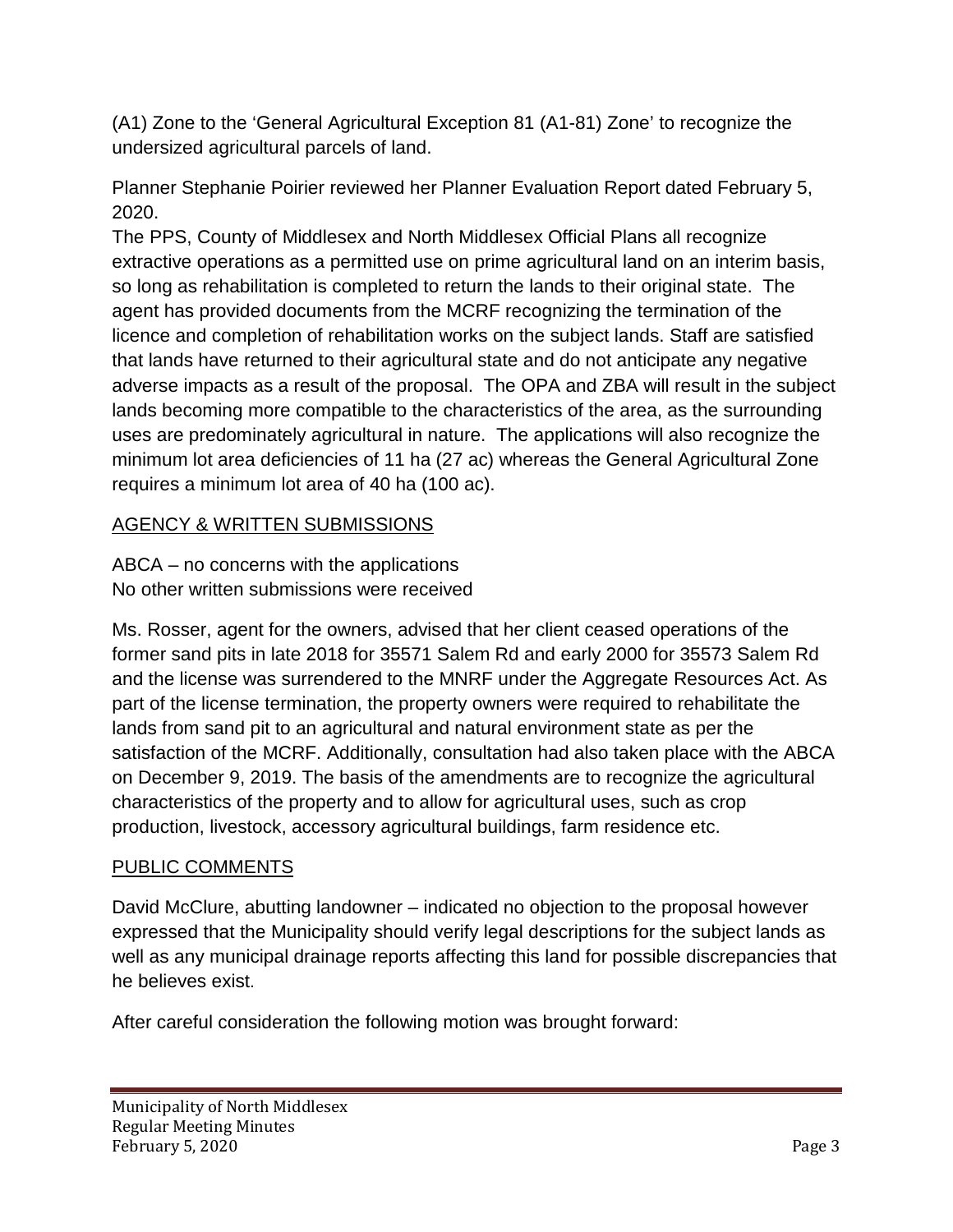## **MOTION #018/2020**

**CORNELISSEN/KEOGH**: That Application for Official Plan Amendment OPA 12/2020 which would re-designate the subject lands from 'Resource Extraction Area' to the 'Agricultural Area' be ADOPTED and forwarded to the County of Middlesex for consideration and approval; and

That Zoning By-law Amendment No. ZBA 04/2020 which proposes to rezone the subject lands from the 'Extractive Industrial (M4) Zone' and the 'General Agricultural (A1) Zone' to the 'General Agricultural Exception 81 (A1-81) Zone' to recognize the undersized agricultural parcels of land, be APPROVED.

CARRIED

The twenty day appeal period will apply to the Zoning By-law Amendment however it will not come into force and effect until the OPA is approved by the County of Middlesex.

7:20 p.m. Application for Zoning By-law Amendment (ZBA 3-2020)– 2130 Parkhill Drive

Description of Land: Plan 562, Part Lot 10 RP 33R13822 Part 2 (former Town of Parkhill) 2130 Parkhill Drive

Owner: 1370863 Ontario Inc. Agent: Fiona David

The purpose and effect of the application for Zoning By-law Amendment is to rezone the subject lands from the 'General Commercial (C2) Zone' to the 'General Commercial Exception (C2-1) Zone' in order to permit a day care as an additional permitted use. All other permitted uses within the parent 'General Commercial (C2) Zone' shall continue to be permitted. The zone changes would be subject to a Holding Provision to ensure development does not proceed until all municipal requirements are in place (ie Site Plan approval etc).

Planner Stephanie Poirier presented her Planner Evaluation Report dated February 5, 2020. Staff have determined that the C2-1 is more appropriate than rezoning the lands to the 'Core Commercial Zone (C1) Zone as core commercial uses are limited to the downtown core located on Parkhill Main Street. Although a day care use is an outright permitted use in the core commercial zone, staff are of the opinion that the proposed location of the subject lands in regards to the use is appropriate as it is located within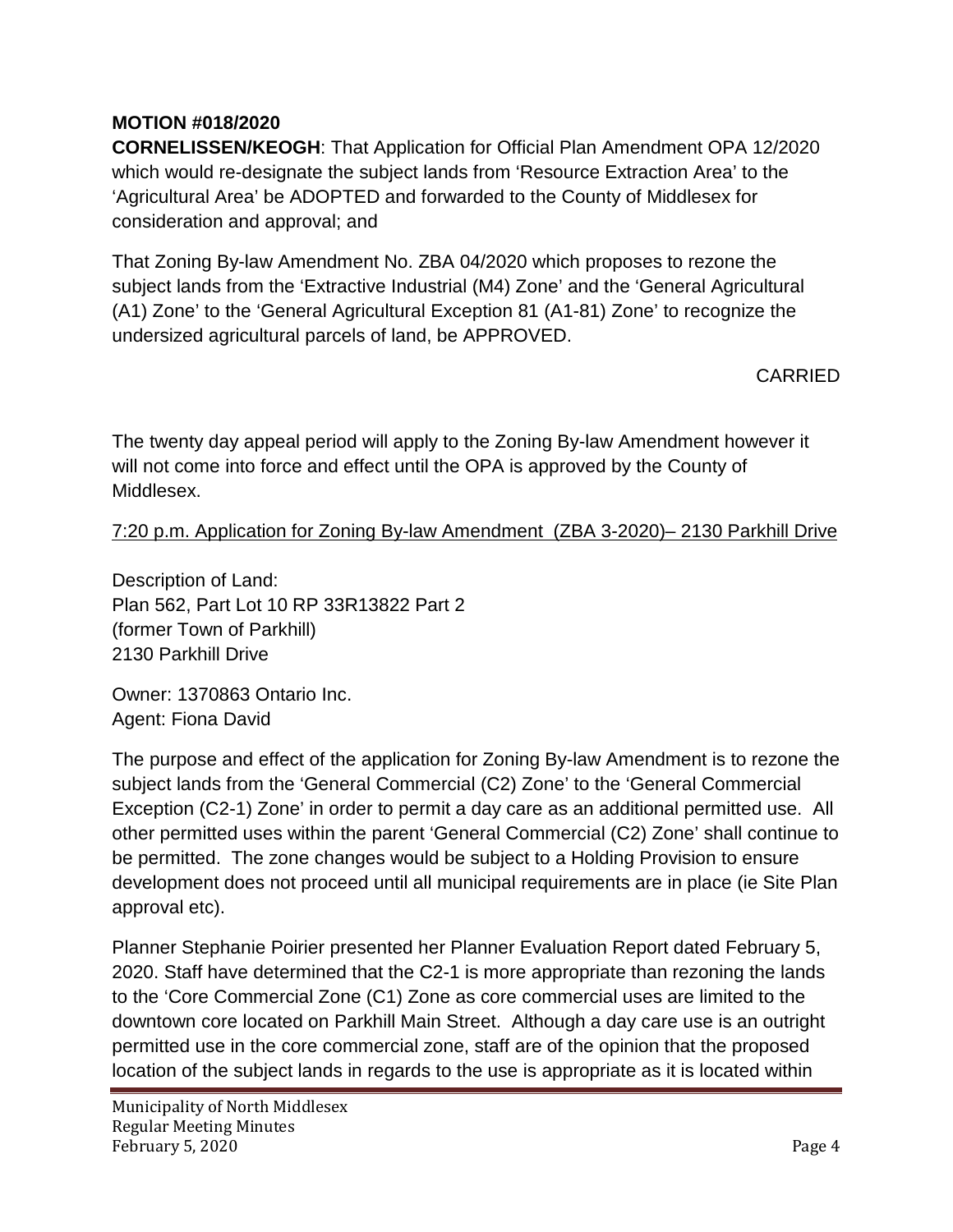the settlement area of Parkhill in close proximity to the residential uses that may benefit from the childcare service. Staff will continue to work with the applicants through the site plan process and ensure all policies are either met or addressed through a subsequent Planning Act application (ie parking and loading requirements). Staff note that the applicants are proposing to renovate the existing building however no outwardly expansion is proposed at this time. As part of the rezoning application, a Holding Provision will be placed on the subject lands to ensure development does not proceed until all municipal requirements are in place. A site plan agreement shall be executed prior to the removal of the holding prefix.

The owner, Fiona David, thanked staff for all their assistance during this process. She advised that she has been in the daycare business for many years in London and her family looked forward to opening this service in Parkhill.

## AGENCY AND WRITTEN SUBMISSIONS

ABCA – Not within regulated area therefore no concerns

County of Middlesex Engineer – no objection but request that serious consideration be given to the removal of the access to the County road and fencing around any outdoor areas access by children be required prior to the operation of this site as a daycare facility.

Public Works – improvements to the access via Station St may be required as well as the lands will be subject to retain and convey stormwater flows in a pre to post scenario which shall be subject to any proposed intensification and/or building/parking additions all to the satisfaction of the municipality.

No written public comments were received.

### PUBLIC COMMENTS

No public input was received

A few questions were asked by Council and responded to by Ms. David

The following motion was then brought forward for consideration:

### **MOTION #019/2020**

**MCLINCHEY/HEMMING**: That Application for Zoning By-law Amendment ZBA03-2020 to rezone the lands from 'General Commercial (C2) Zone' to the General Commercial Exception Holding ((H)C2-1) Zone in order to permit a day care as an additional permitted use be APPROVED as the application satisfies the requirements of the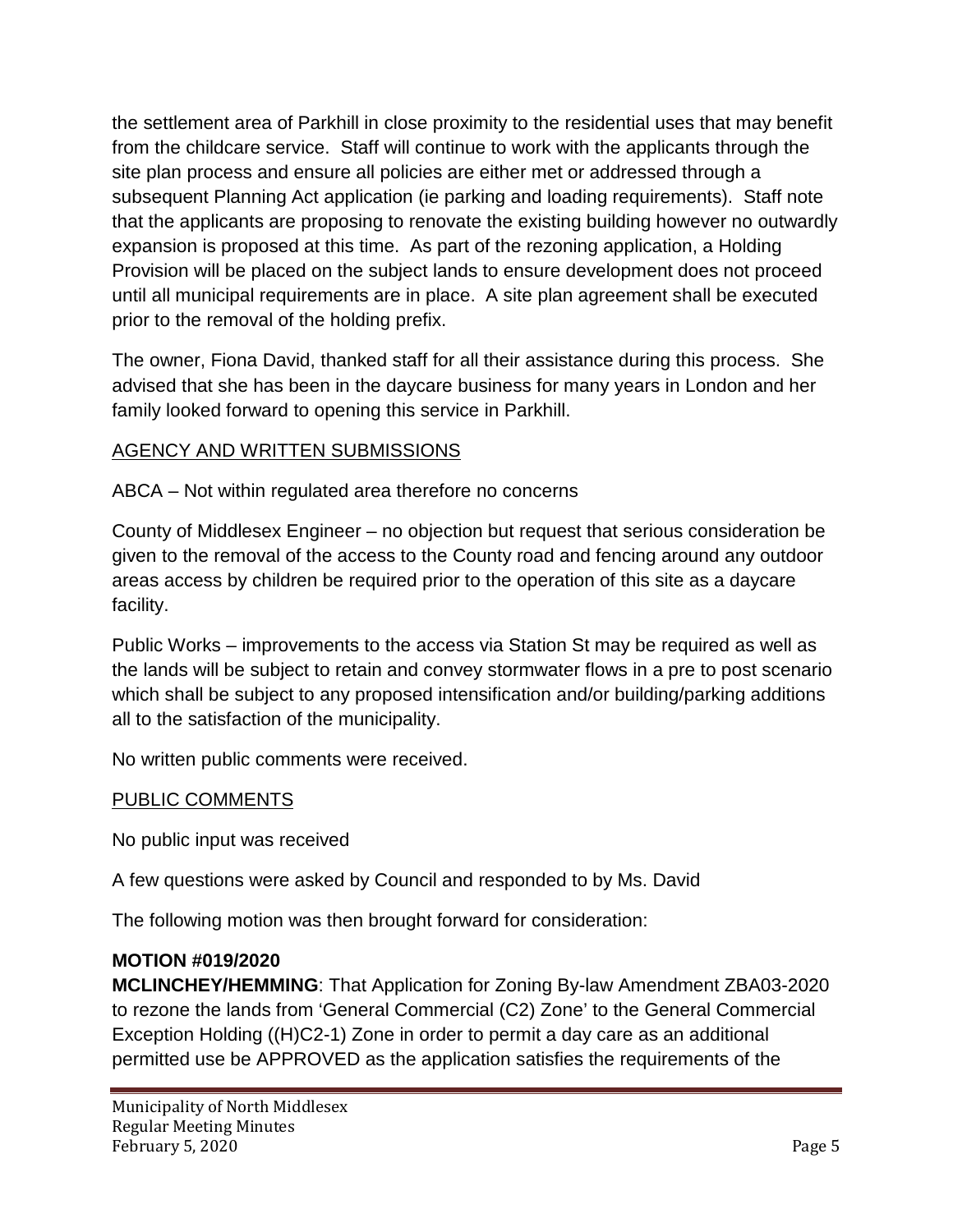Planning Act; is consistent with the Provincial Policy Statement; conforms to the Official Plans of both the Municipality of North Middlesex and the County of Middlesex; satisfies the requirements of the North Middlesex Zoning By-law; and, represents sound land use.

CARRIED

A twenty day appeal period will apply from date of notice of decision.

The remaining planning applications were considered under Committee of Adjustment – see minutes under separate cover.

Regular Meeting resumed at 8:25 p.m.

## **6. DELEGATION**

Due to the declaration of conflict provided at the beginning of the meeting – Mayor Ropp left the council chambers and Deputy Mayor Cornelissen assumed the Chair for this portion of the meeting.

7:40 p.m. – Mr. Greg Hindmarsh (31097 Springbank Rd) requested to attend Council to ask for reimbursement of repairs to his laneway (culvert) that was caused due to the May 25, 2019 rain event. He indicated that the municipal drain (Thomson Drain 2) and watershed which includes the Kennedy Farm, Doer-Thomson Farm, Russell Farm/Wisnowski Farm/Teeple Farm and Thomson Farm are responsible for the washout as all the water passes through his farm. Several pictures of the damage along with invoices for the costs were submitted as part of the presentation. Pictures of the layout of the drain was also provided.

CAO/Director of Operations provided background and purpose of municipal drains. He advised that the culvert in question is not assessed to the Municipal Drain (Thomson Drain 2). The damages incurred (as they relate to a municipal drain) can only be recouped when lands are assessed to a municipal drain. The laneway culvert is located on private property. Reimbursing cost would set unwarranted president in similar instances. The rational for this is there was no neglect, omission or error, the rainfall event of May 25, 2019 may be considered an exceptionally acute event and/or an 'Act of God'. As such and in this instance, the Municipality of North Middlesex takes no responsibility for damages incurred on private property. Furthermore, it is noted, that the Thomson Drain #2 has recently been petitioned for improvements which would include these lands within the municipal drain's boundary. This would provide proportionate 'relief' in future towards damages subject to the *Drainage Act R.S.O. 1990.*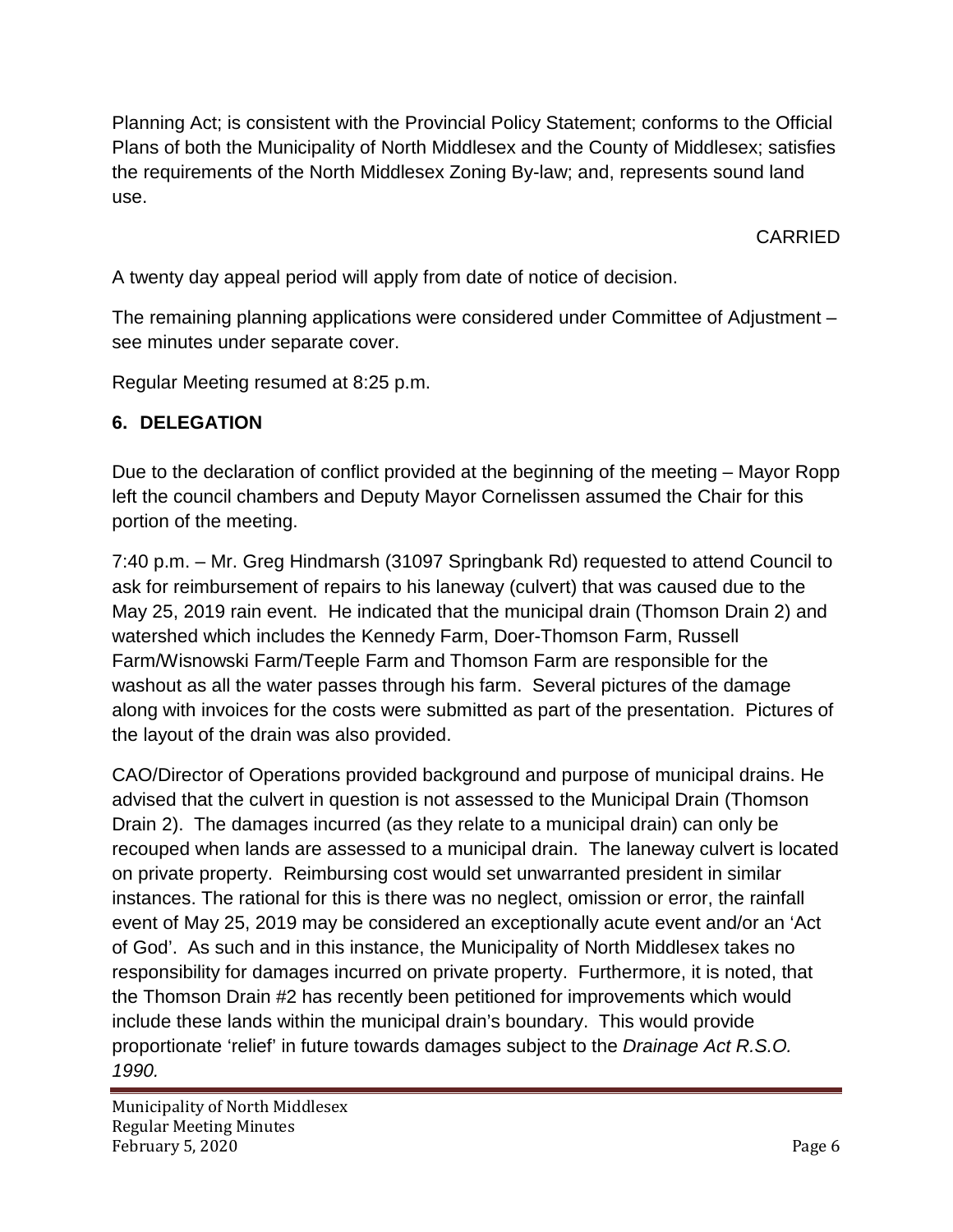Staff advised that Mr. Hindmarsh has since petitioned to be included in the Municipal Drain and this is in process.

Several questions were asked by members of Council.

Cr. Hemming asked why the ABCA (through the watershed) would not pay for damages?

Staff advised that this damage occurred on private property.

Cr. Keogh inquired whether there has been contact with the ABCA?

Mr. Hindmarsh advised that they require a permit fee in order to initiate a review.

Cr. Keogh brought forth a motion which was subsequently seconded for consideration:

### **MOTION #020/2020**

**KEOGH/HEMMING**: That any decision on the request be deferred until Mr. Hindmarsh makes contact with the ABCA to determine if they would be receptive to cost sharing on reimbursement to Mr. Hindmarsh.

DEFEATED

Deputy Mayor Cornelissen advised that he sits on the Board and had inquired about this matter. He was advised that there is no compensation from the ABCA.

There was no further deliberation on the request and therefore Mayor Ropp rejoined the meeting.

## **7. DEPARTMENTAL REPORTS**

a.Jackie Tiedeman, Clerk – Community Development Fund Program 2020

## **MOTION #021/2020**

**KEOGH/MCLINCHEY**: Be it resolved that Council accept the report entitled '2020 Community Development Fund Program Report'; and

That Council direct staff to notify all applicants on the status of their application which includes approvals and/or denials along with a reason for the decision; and

That the cash assistance requisitions be processed following approval of the 2020 Budget anticipated to be in April/May 2020; and

Further that staff be directed to amend Policy CDFP.04 as noted in the report.

# CARRIED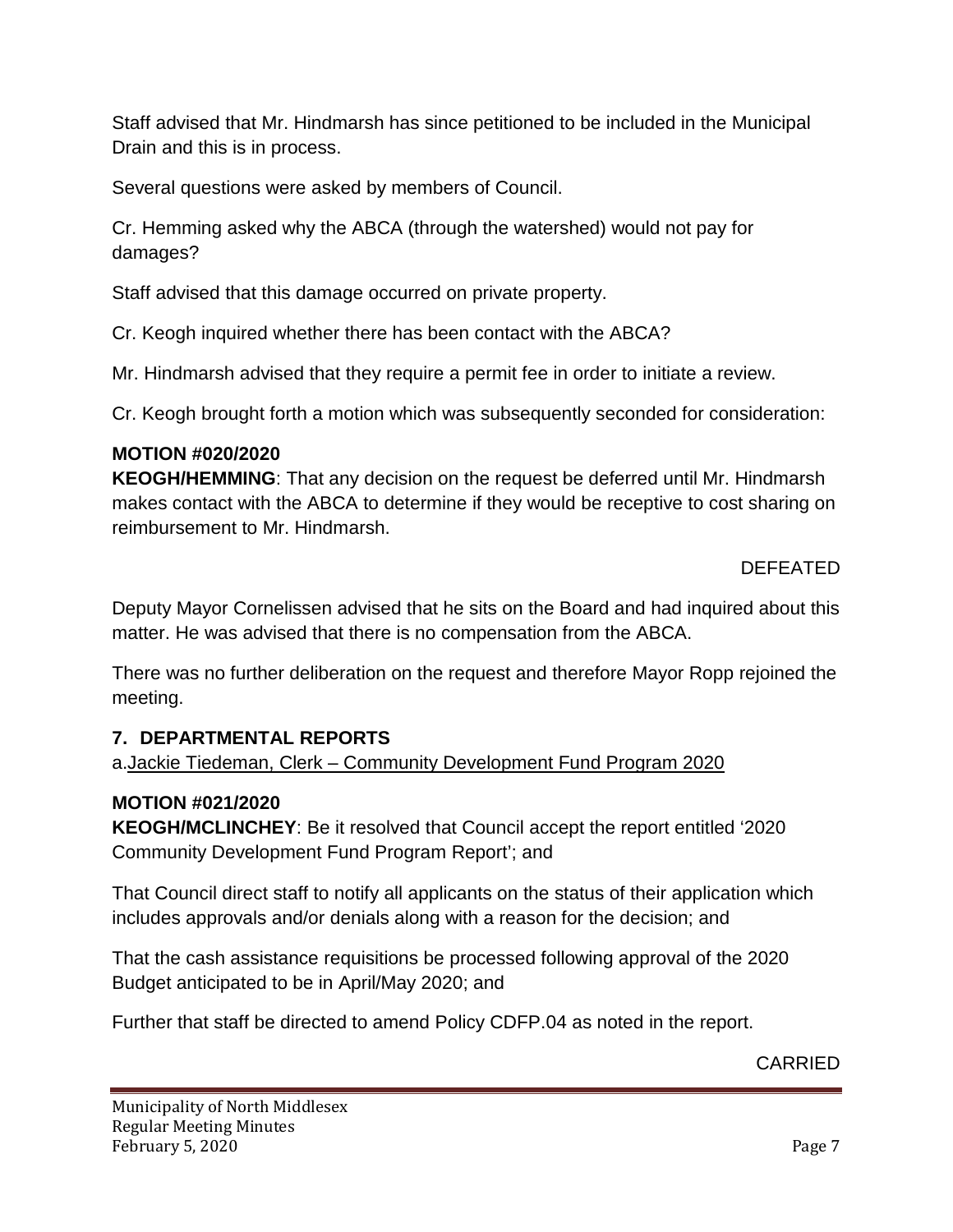## b.Jackie Tiedeman, Clerk – Records Management and Information Policy

## **MOTION #022/2020**

**NICHOL/HEMMING:** That Council receive the report entitled 'Records and Information Management Policy'; and

That Council approve this Policy through the enactment of the By-law.

### CARRIED

#### c.Donna Vanhooydonk, Executive Assistant – Mosquito Larvicide Program 2020

Cr. Keogh inquired whether the 2020 program included provision for the problematic areas in East Williams ward from last year. Staff advised that Pestalto is aware of this area and will be under surveillance. If ground treatment is recommended he will advise.

#### **MOTION #023/2020**

**MCLINCHEY/NICHOL**: Be it resolved that Council receive the report entitled 2020 Larvicide Application Program;

And that Council directs staff to retain Pestalto Environmental Health Services Inc. immediately to begin North Middlesex's 2020 larvicide program; starting with the facilitation of a ground treatment program (as referenced in this report as 'Mod-High Level' mosquito larva). The scope of the program is earmarked within the 2020 Operating Budget.

CARRIED

### d. Donna Vanhooydonk, Executive Assistant – YMCA Policy

### **MOTION #024/2020**

**MCLINCHEY/KEOGH**: Be it resolved that Council approve the YMCA Membership Policy for the non-union staff as recommended by the Policy Committee on January 23, 2020.

CARRIED

## e. Jonathan Lampman, Infrastructure Supervisor – Beechwood Bridge Engineering Award

### **MOTION #025/2020**

**KEOGH/CORNELISSEN**: Be it resolved that Spriet Engineering be awarded the consulting services for the Beechwood Bridge Rehabilitation in the amount of \$128,280 (excluding HST).

CARRIED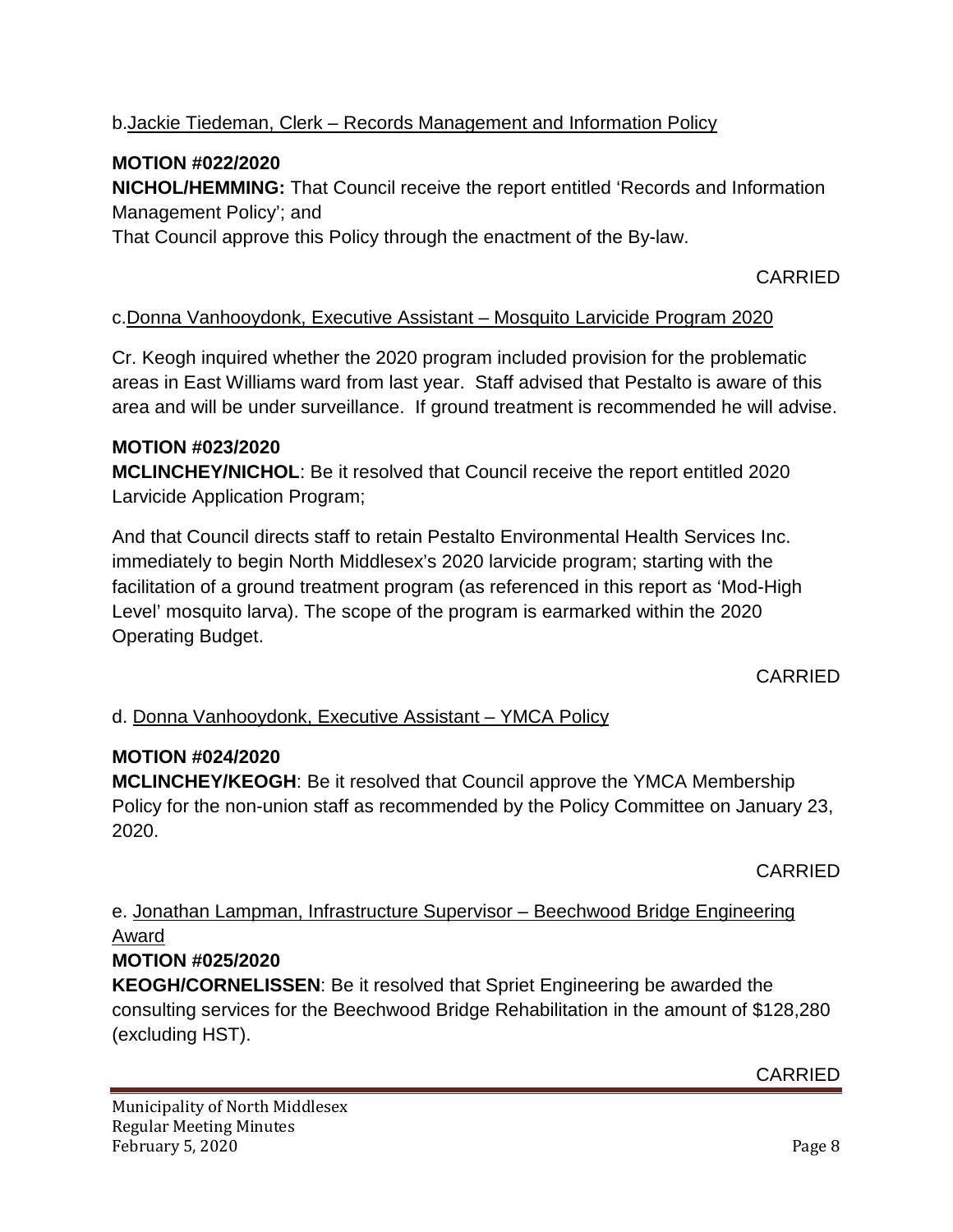## f. Mike Barnier, Director of Economic Development & Community Services-SOMA Membership

### **MOTION #026/2020**

**MCLINCHEY/HEMMING**: That Council receive the report and direct staff to proceed with the withdrawal from membership with the Southwest Ontario Marketing Alliance (SOMA).

CARRIED

### g. Jonathon Graham, CAO/Director of Operations – OCWA Agreement

#### **MOTION #027/2020**

**MCLINCHEY/HEMMING:** That Council receive the report 'OCWA contract renewal 2020-2029'; and

That the Mayor and Clerk be directed to proceed with the OCWA contract renewal as attached for the services of operating the Municipality's Sanitary Treatment and water/watermain distribution system.

### CARRIED

### **8. PASSING OF ACCOUNTS**

Compilation of accounts from January 11-29, 2020 in the amount of \$739,983.35.

#### **MOTION #028/2020**

**KEOGH/NICHOL**: Be it resolved that the following Bills and Accounts be approved for payment in the amount of \$739,983.35 General Cheques \$89,803.66 Direct Deposit \$507,321.25 On-line/PAP \$142,858.44

CARRIED

### **9. COMMITTEE REPORTS**

- a. Lake Huron Primary Water Supply Joint Mgmt Board (Cr. Hemming)
- b. ABCA (Deputy Mayor Cornelissen) Flood Emergency Seminar Feb.11
- c. BWRA (Cr. McLinchey)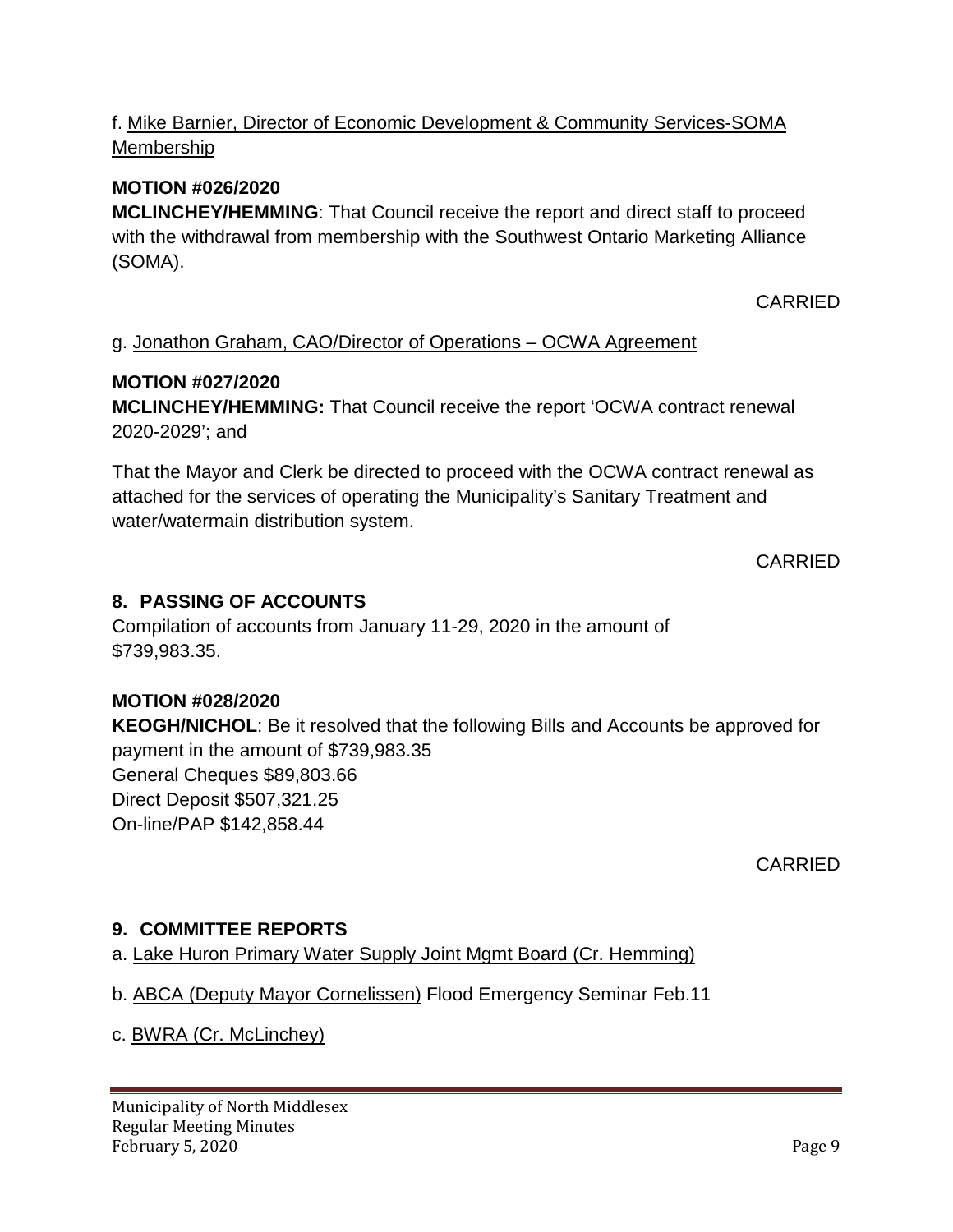## d. EDAC (Cr. Moir)

### e. LSAC – (Cr. Nichol)

- f. Recreation Committee (Cr. Hemming)
- g. Water/Wastewater Committee (Cr. Moir)
- h. Policies Review Committee (Cr. Nichol) Nov.21, 2019 approved (R&F)
- i.Fire Committee (Cr.Keogh)
- j. Budget Committee (Mayor Ropp) Jan.7, 2020 approved (R&F)

k. Community Development Fund Comm (Cr. Hemming) Jan.15, 2020 (R&F)

l. OCWA Client Advisory Board (Jonathon Graham)

### **10. CORRESPONDENCE**

A .MPAC – 2019 Year End Assessment Report for 2020 tax year (action: receive and file –MPAC invited to attend as delegation in spring)

b. 2020 Farmland Forum Notice – March 26 at Grand Banquet Event Centre Guelph (action: receive and file)

c. City of Stratford – Civic Night June  $16<sup>th</sup>$  – anyone interested can order their own tickets (action: receive and file)

d. Miranda Burgess – question regarding sustainable housing solution to reduce homelessness

(action: staff prepare a written response on behalf of council referencing the County of Middlesex and City of London interaction with lower tier municipality regarding this issue)

e.City of Sarnia – request motion endorsement regarding Ontario Power Generations Project

### **MOTION #028/2020**

**CORNELISSEN/NICHOL**: Be it resolved that the Council of the Municipality of North Middlesex hereby supports the following motion from the City of Sarnia: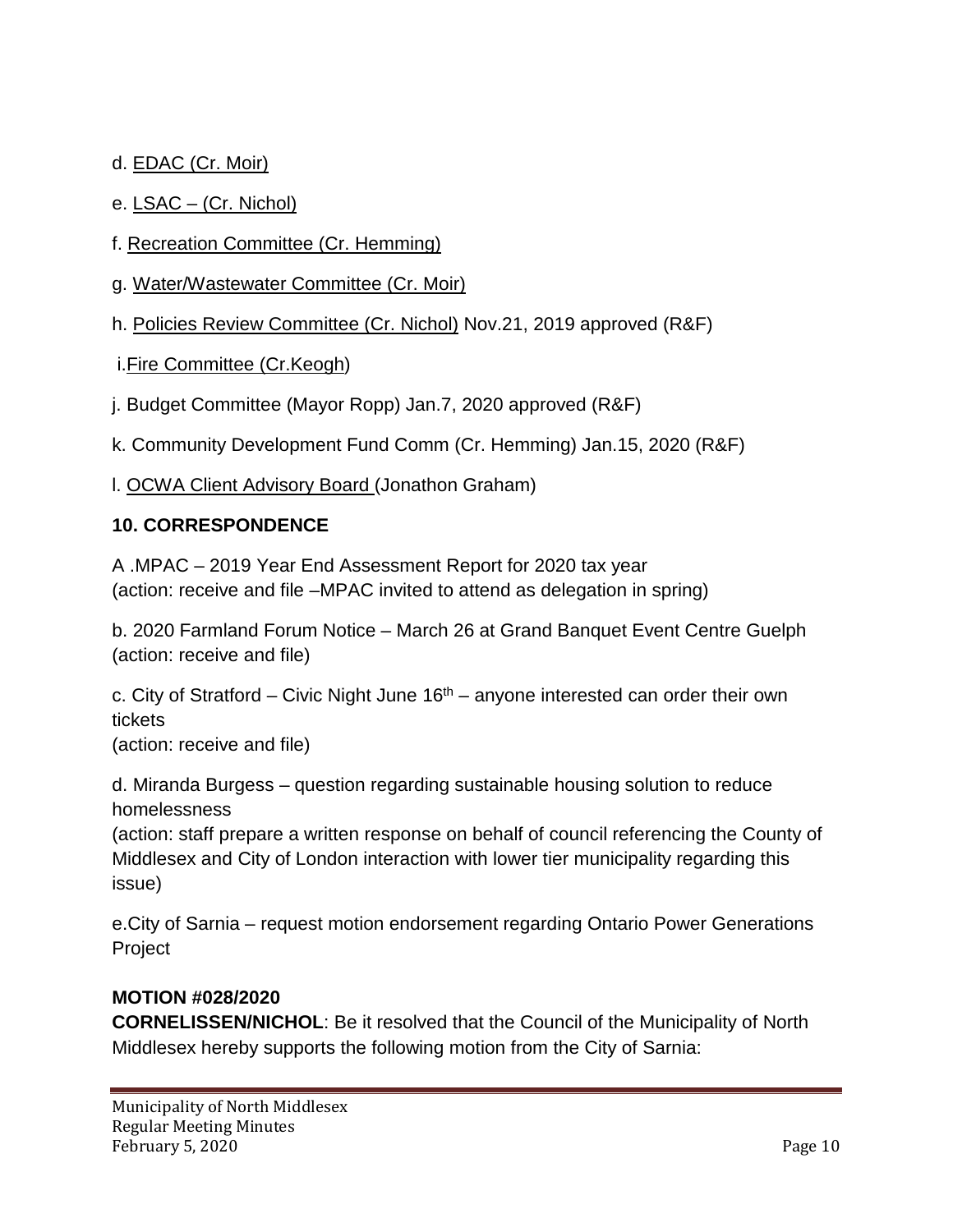"*That Sarnia City Council support the halting of the construction of the Deep Geological Repository, in the Bruce Peninsular, so that less dangerous solutions can be found for the longer storage of nuclear waste; and*

*That Sarnia City Council instruct the Sarnia City Clerk to notify all 444 Ontario municipalities, through AMO, by January 24, 2020 of our objective; and*

*That the Sarnia City Clerk send a copy of our resolution to the County of Lambton Clerk along with all the County Councillors asking for their endorsement.*

## CARRIED

f. News Release from ABCA for nomination of conservation award by Feb 15<sup>th</sup>, invite to Conservation Dinner on April 16<sup>th</sup> and other related news (action: receive and file)

## **11.OTHER OR URGENT BUSINESS**

a. Verbal update on amendments to Procurement By-law – Jonathon Graham

Mr. Graham provided a review of the recent updates being recommended for the Procurement By-law. These changes had been vetted through the Policies Committee on January 23, 2020.

b. Verbal update on renewal of Parkhill Agricultural Society agreement – Mike Barnier

Mr. Barnier advised that the agreement had no changes other than a modest monetary update and was being recommended for another three year period.

# **12.COMMUNICATIONS (including County Council)**

Deputy Mayor Cornelissen advised that he was appointed to the Planning Advisory Committee at the County.

February  $27<sup>th</sup>$  – The County is hosting an Agricultural Day at Western Fair District

The County Council will be receiving a report on Road and Bridget Assumption. He will update Council further when this has been reviewed.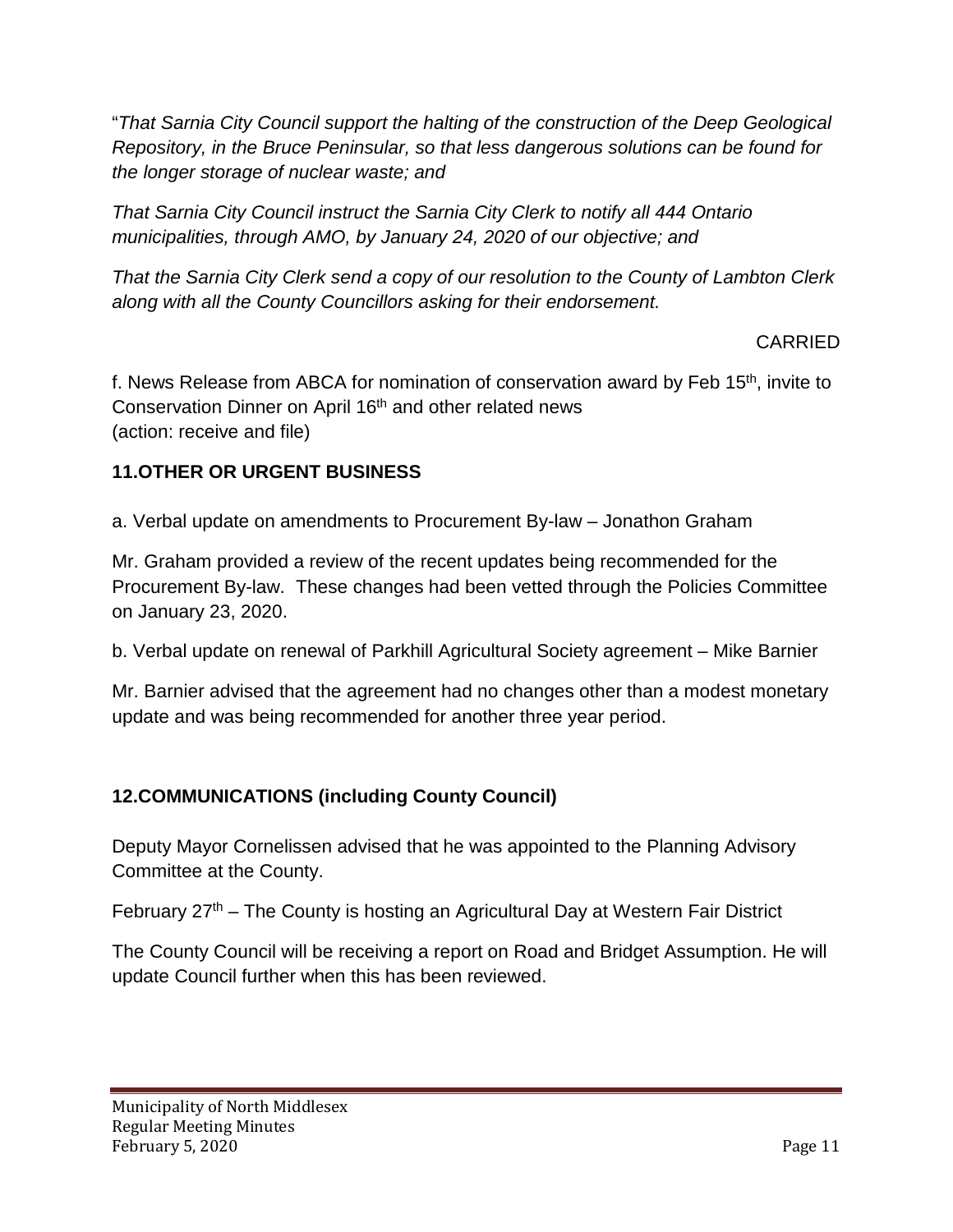## **13.CLOSED MEETING (UNDER SECTION 239 OF THE** *MUNICIPAL ACT)*

### **MOTION #029/2020**

**HEMMING/KEOGH:** That the Regular Meeting adjourn to Closed Meeting at 8:30 p.m. to receive information under the following exceptions:

- Security of the property of the municipality Reserve Review and update on Water/Wastewater Rates
- Proposed acquisition/disposition of land by the Municipality Parkhill Ward

CARRIED

## **14. CONSIDERATION OF MATTERS ARISING FROM CLOSED MEETING**

### **MOTION #030/2020**

**KEOGH/CORNELISSEN:** That the Closed Meeting adjourn and return to Regular Meeting without recommendations for Open Meeting at 9:36 p.m.

CARRIED

### **15.READING OF BY-LAWS**

a. By-law 7 of 2020 – OPA for 35571 and 35573 Salem Road

- b. By-law 8 of 2020 ZBA for 35571 and 35573 Salem Road
- c. By-law 9 of 2020 ZBA for 2130 Parkhill Drive
- d. By-law 10 of 2020 Adopt Records and Information Management Policy

e. By-law 11 of 2020 – Adopt Procurement Policy for the purchase of goods and servies

f. By-law 12 of 2020 – Confirming

g.By-law 13 of 2020 – Authorize agreement with OCWA to operate and maintain the water distribution system and sanitary sewer treatment facilities.

h. By-law 14 of 2020 – Authorize the renewal of agreement with Parkhill Agricultural **Society** 

### **MOTION #031/2020**

**MCLINCHEY/KEOGH**: That By-laws #7-13 of 2020 be read a first and second time

CARRIED

### **MOTION #032/2020**

**NICHOL/CORNELISSEN**: That By-laws #7-13 of 2020 be read a third time and final time

CARRIED